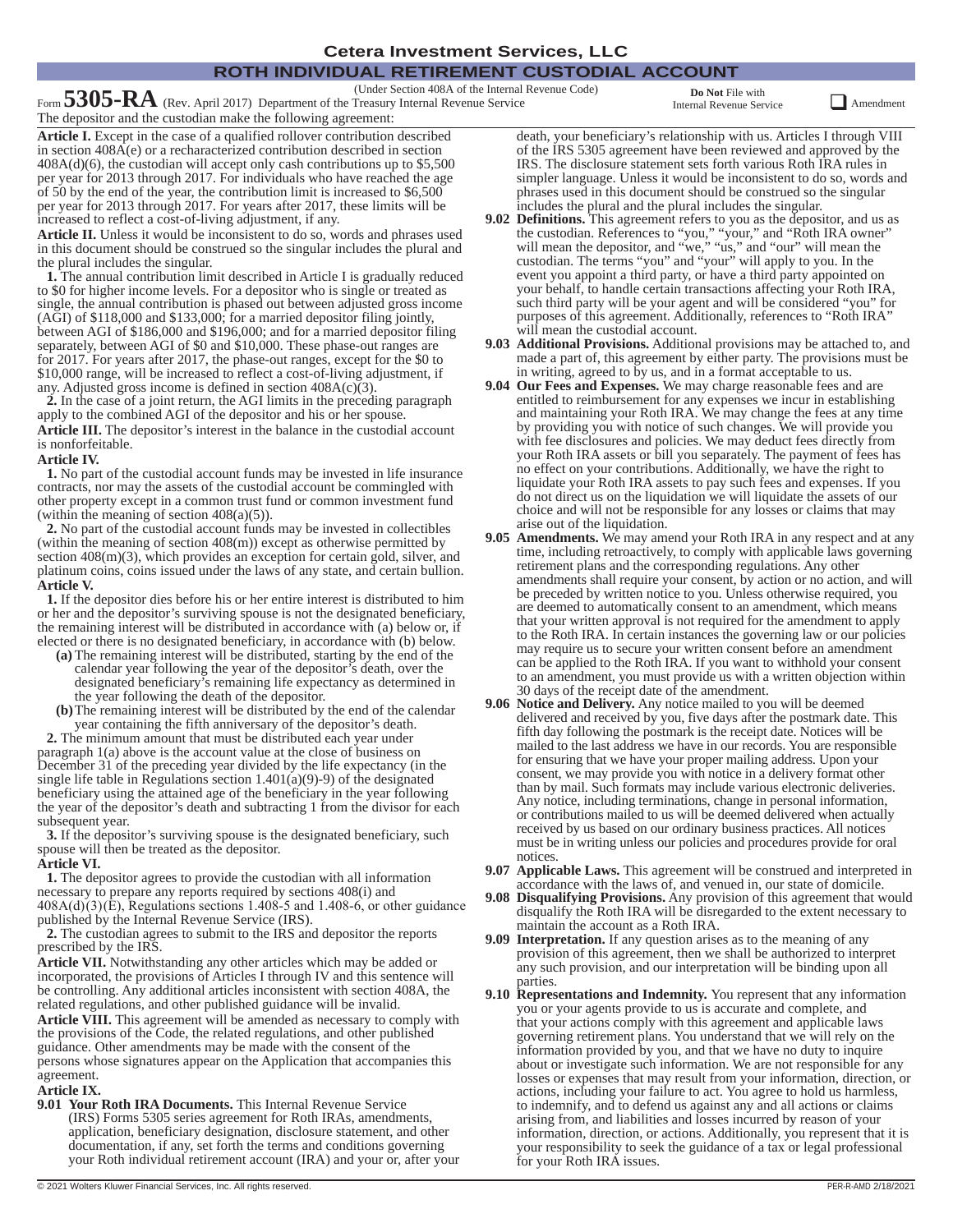We are not responsible for determining whether your contributions or distributions comply with this agreement or the federal laws governing retirement plans. We are not responsible for any taxes, judgments, penalties, or expenses incurred in connection with your Roth IRA, or any losses that are a result of events beyond our control. We have no responsibility to process transactions until after we have received appropriate direction and documentation, and we have had a reasonable opportunity to process the transactions. We are not responsible for interpreting or directing beneficiary designations or divisions, including separate accounting, court orders, penalty exception determinations, or other similar situations.

#### **9.11 Investment of Roth IRA Assets.**

This Roth IRA is being offered in conjunction with broker-dealers affiliated with us. The investment services and options are provided by those affiliated broker-dealers. Your investment account will be held by Pershing, LLC.

Your broker-dealer will provide you with information regarding the self-directed investment options available to you, including nondeposit investments such as annuities, mutual funds, stocks, bonds and government, municipal and U.S. Treasury securities. Deposit investments may also be available, including savings, share and/or money market accounts, and certificates of deposit. These investments are subject to investment risks, including possible loss of the principal amount invested.

Contributions will be invested by your broker-dealer in accordance with your instructions. If you fail to provide instructions, we will either return the contribution to your employer or hold all or part of it. We are not responsible for any losses you may incur by failing to provide appropriate investment directions to your broker-dealer. Your investments will generally be registered in our name or in Pershing or its nominee's name for the benefit of your Roth IRA.

Based on our policies and those of your broker-dealer, we may allow you to delegate investment responsibility to your agent. You are solely responsible for the actions of your agent, as neither we nor your broker-dealer will monitor your agent's actions. We are not responsible for the suitability of your investments.

Certain investment fees may be charged to your Roth IRA and cannot be paid by you. In those instances, we, your broker-dealer and/or Pershing may liquidate your investments to pay these fees and expenses, federal tax levies or other assessments on your Roth IRA. If you do not give us, your broker-dealer or Pershing direction regarding which investments to liquidate, the investments to liquidate will be chosen by us, your broker-dealer or Pershing.

**9.12 Distributions.** Withdrawal requests must be in a format acceptable to us, or on forms provided by us. We may require you, or your beneficiary after your death, to elect a distribution reason, provide documentation, and provide a proper tax identification number, before we process a distribution. These withdrawals may be subject to taxes, withholding, and penalties. Distributions will generally be in cash or in kind based on our policies. In-kind distributions will be valued according to our policies at the time of the distribution.

Required minimum distributions for your beneficiaries will be based on Treasury Regulations 1.408A-6,  $1.\overline{4}01(a)(9)$  and  $1.408-8$  in addition to our then current policies and procedures. The required minimum distribution regulations are described within the Disclosure Statement. In the event a beneficiary, after your death, fails to take a required minimum distribution we may do nothing, distribute the entire Roth IRA balance, or distribute the required minimum distribution based on our own calculation.

- **9.13 Spouse Beneficiary.** Notwithstanding Article V, a spouse beneficiary shall be permitted all the beneficiary options allowed under law or applicable regulations. The default election for a spouse beneficiary is the life expectancy method. If your surviving spouse fails to take the required minimum distribution, he/she is deemed to have treated your Roth IRA as his/her own. If your surviving spouse is your sole beneficiary, your spouse may treat your Roth IRA as his/her own Roth IRA and would not be subject to the required minimum distribution rules.
- **9.14 Cash or In-Kind Contributions.** We may accept transfers, rollovers, conversions, and other similar contributions in cash or in kind from other IRAs, eligible retirement plans, and as allowed by law. Prior to completing such transactions we may require that you provide certain information in a format acceptable to us. In kind contributions will be valued according to our policies and procedures at the time of the contribution.
- **9.15 Reports and Records.** We will maintain the records necessary for IRS reporting on this Roth IRA. Required reports will be provided to you, or your beneficiary after your death, and the IRS. If you believe that your report is inaccurate or incomplete, you must notify us in writing within 30 days following the receipt date. Your investments may require additional state and federal reporting.
- **9.16 Termination.** You may terminate this agreement without our consent by providing us with a written notice of termination. A termination and the resulting distribution or transfer will be processed and completed as soon as administratively feasible following the receipt of proper notice. At the time of termination we may retain the sum necessary to cover any fees and expenses, taxes, or investment penalties.
- **9.17 Our Resignation.** We can resign at any time by providing you with 30 days written notice prior to the resignation date, or within five days of our receipt of your written objection to an amendment. In the event you materially breach this agreement, we can terminate this agreement by providing you with five days prior written notice. Upon our resignation, you must appoint a qualified successor custodian or trustee. Your Roth IRA assets will be transferred to the successor custodian or trustee once we have received appropriate direction. Transfers will be completed within a reasonable time following our resignation notice and the payment of your remaining Roth IRA fees or expenses. At the time of resignation, we may retain the sum necessary to cover any fees and expenses, taxes, or investment penalties. If you fail to provide us with acceptable transfer direction within 30 days from the date of the notice we can transfer the assets to a successor custodian or trustee of our choice, distribute the assets to you in kind, or liquidate the assets and distribute them to you in cash.
- **9.18 Successor Organization.** If we merge with, purchase, or are acquired by, another organization, such organization, if qualified, may automatically become the successor custodian or trustee of your Roth IRA.
- **9.19 Arbitration Clause. THIS AGREEMENT CONTAINS A PREDISPUTE ARBITRATION CLAUSE. BY SIGNING AN ARBITRATION AGREEMENT THE PARTIES AGREE AS FOLLOWS:**
- (A) ALL PARTIES TO THIS AGREEMENT ARE GIVING UP THE RIGHT TO SUE EACH OTHER IN COURT, INCLUDING THE RIGHT TO A TRIAL BY JURY, EXCEPT AS PROVIDED BY THE RULES OF THE ARBITRATION FORUM IN WHICH A CLAIM IS FILED.
- (B) ARBITRATION AWARDS ARE GENERALLY FINAL AND BINDING; A PARTY'S ABILITY TO HAVE A COURT REVERSE OR MODIFY AN ARBITRATION AWARD IS VERY LIMITED.
- THE ABILITY OF THE PARTIES TO OBTAIN DOCUMENTS, WITNESS STATEMENTS AND OTHER DISCOVERY IS GENERALLY MORE LIMITED IN ARBITRATION THAN IN COURT PROCEEDINGS.
- (D) THE ARBITRATORS DO NOT HAVE TO EXPLAIN THE REASON(S) FOR THEIR AWARD UNLESS, IN AN ELIGIBLE CASE, A JOINT REQUEST FOR AN EXPLAINED DECISION HAS BEEN SUBMITTED BY ALL PARTIES TO THE PANEL AT LEAST 2O DAYS PRIOR TO THE FIRST SCHEDULED HEARING DATE.
- (E) THE PANEL OF ARBITRATORS WILL TYPICALLY INCLUDE A MINORITY OF ARBITRATORS WHO WERE OR ARE AFFILIATED WITH THE SECURITIES INDUSTRY.
- THE RULES OF SOME ARBITRATION FORUMS MAY IMPOSE TIME LIMITS FOR BRINGING A CLAIM IN ARBITRATION. IN SOME CASES, A CLAIM THAT IS INELIGIBLE FOR ARBITRATION MAY BE BROUGHT IN COURT.
- (G) THE RULES OF THE ARBITRATION FORUM IN WHICH THE CLAIM IS FILED, AND ANY AMENDMENTS THERETO, SHALL BE INCORPORATED INTO THIS AGREEMENT.

YOU AGREE THAT ANY DISPUTE BETWEEN YOU AND US ARISING OUT OF THIS AGREEMENT SHALL BE SUBMITTED TO ARBITRATION CONDUCTED UNDER THE THEN APPLICABLE PROVISIONS OF THE CODE OF ARBITRATION PROCEDURE OF FINRA. ARBITRATION MUST BE COMMENCED WITHIN THE APPLICABLE STATUTE OF LIMITATIONS. T HE ARBITRATION AWARD SHALL BE FINAL AND JUDGMENT MAY BE ENTERED ON THE AWARD IN ANY COURT, STATE OR FEDERAL, HAVING JURISDICTION.

NO PERSON SHALL BRING A PUTATIVE OR CERTIFIED CLASS ACTION TO ARBITRATION, NOR SEEK TO ENFORCE ANY PRE-DISPUTE ARBITRATION AGREEMENT AGAINST ANY PERSON WHO HAS INITIATED IN COURT A PUTATIVE CLASS ACTION; OR WHO IS A MEMBER OF A PUTATIVE CLASS WHO HAS NOT OPTED OUT OF THE CLASS WITH RESPECT TO ANY CLAIMS ENCOMPASSED BY THE PUTATIVE CLASS ACTION UNTIL: (I) THE CLASS CERTIFICATION IS DENIED; OR (II) THE CLASS IS DECERTIFIED; OR (III) THE CUSTOMER IS EXCLUDED FROM THE CLASS BY THE COURT. SUCH FORBEARANCE TO ENFORCE AN AGREEMENT TO ARBITRATE SHALL NOT CONSTITUTE A WAIVER OF ANY RIGHTS UNDER THIS AGREEMENT EXCEPT TO THE EXTENT STATED HEREIN.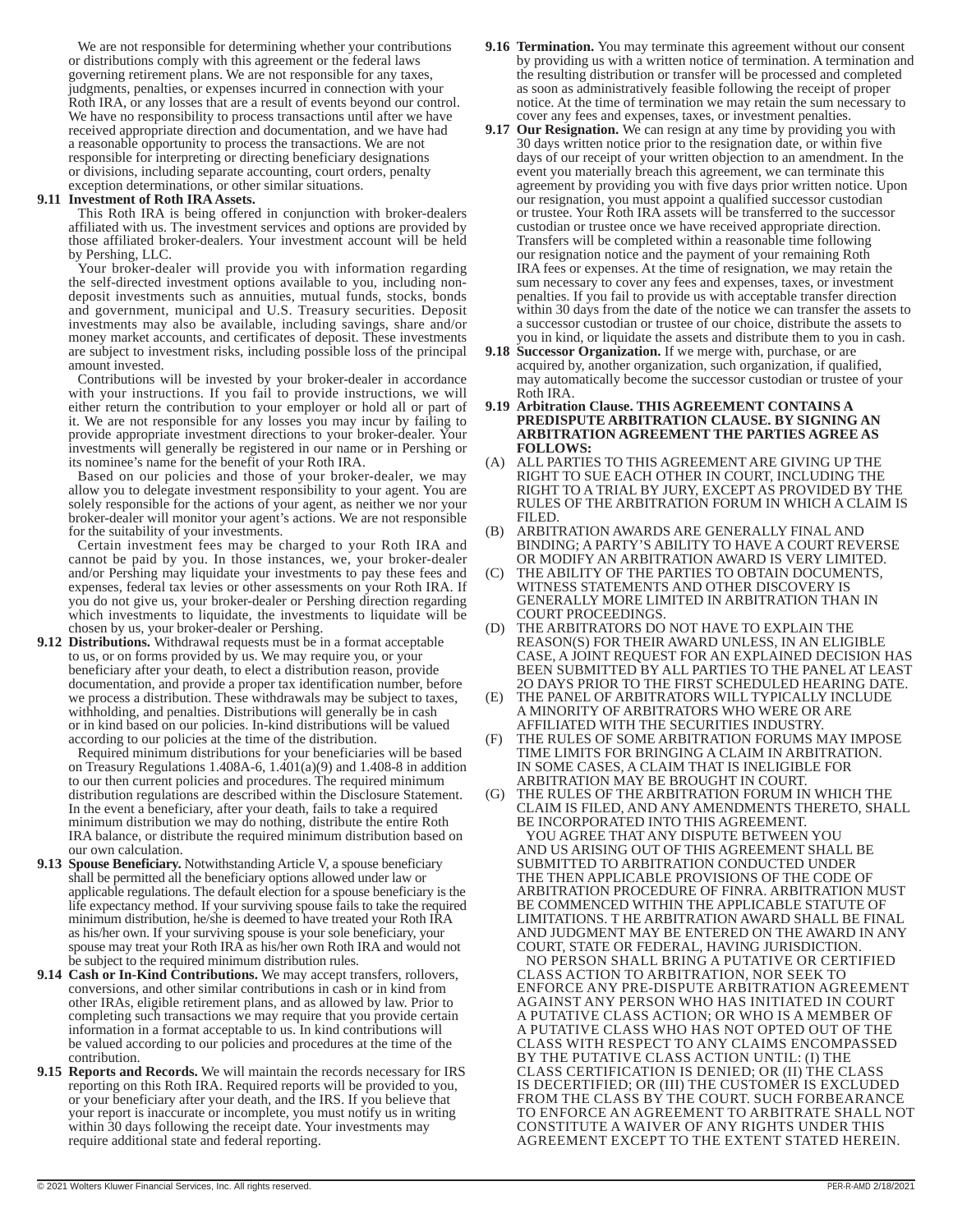## **IRS FORM 5305-RA INSTRUCTIONS (Rev. 4-2017)**

#### **General Instructions**

Section references are to the Internal Revenue Code unless otherwise noted.

#### **Purpose of Form**

Form 5305-RA is a model custodial account agreement that meets the requirements of section 408A. However, only Articles I through VIII have been reviewed by the IRS. A Roth individual retirement account (Roth IRA) is established after the form is fully executed by both the individual (depositor) and the custodian. This account must be created in the United States for the exclusive benefit of the depositor and his or her beneficiaries.

**Do not** file Form 5305-RA with the IRS. Instead, keep it with your records.

Unlike contributions to traditional individual retirement arrangements, contributions to a Roth IRA are not deductible from the depositor's gross income; and distributions after 5 years that are made when the depositor is  $59\frac{1}{2}$  years of age or older or on account of death, disability, or the purchase of a home by a first-time homebuyer (limited to \$10,000), are not includible in gross

income. For more information on Roth IRAs, including the required disclosures the custodian must give the depositor, see **Pub. 590-A,** Contributions to Individual Retirement Arrangements (IRAs), and **Pub. 590-B,** Distributions from Individual Retirement Arrangements (IRAs).

#### **Definitions**

**Custodian.** The custodian must be a bank or savings and loan association, as defined in section  $408(n)$ , or any person who has the approval of the IRS to act as custodian.

**Depositor.** The depositor is the person who establishes the custodial account.

#### **Specific Instructions**

**Article I.** The depositor may be subject to a 6% tax on excess contributions if **(1)** contributions to other individual retirement arrangements of the depositor have been made for the same tax year, **(2)** the depositor's adjusted gross income exceeds the applicable limits in Article II for the tax year, or **(3)** the depositor's and spouse's compensation is less than the amount contributed by or on behalf of them for the tax year.

**Article V.** This article describes how distributions will be made from the Roth IRA after the depositor's death. Elections made pursuant to this article should be reviewed periodically to ensure they correspond to the depositor's intent. Under paragraph  $\hat{3}$  of Article V, the depositor's spouse is treated as the owner of the Roth IRA upon the death of the depositor, rather than as the beneficiary. If the spouse is to be treated as the beneficiary, and not the owner, an overriding provision should be added to Article IX.

**Article IX.** Article IX and any that follow it may incorporate additional provisions that are agreed to by the depositor and custodian to complete the agreement. They may include, for example, definitions, investment powers, voting rights, exculpatory provisions, amendment and termination, removal of the custodian, custodian's fees, state law requirements, beginning date of distributions, accepting only cash, treatment of excess contributions, prohibited transactions with the depositor, etc. Attach additional pages if necessary.

## **ROTH IRA DISCLOSURE STATEMENT**

**Right to Revoke Your Roth IRA.** With some exceptions, you have the right to revoke this Roth individual retirement account (IRA) within seven days of receiving this Disclosure Statement. If you revoke your Roth IRA, we will return your entire Roth IRA contribution without any adjustment for items such as sales commissions, administrative expenses, or fluctuation in market value. Exceptions to your right of revocation include that you may not revoke a Roth IRA established with a recharacterized contribution, nor do you have the right to revoke upon amendment of this agreement.

You may revoke your Roth IRA by providing us with written notice. The revocation notice may be mailed by first-class mail, or hand delivered to us. If your notice is mailed by first-class, postage pre-paid mail, the revocation will be deemed mailed on the date of the postmark.

If you have any questions or concerns regarding the revocation of your Roth IRA, please call or write to us. Our telephone number, address, and a contact name to be used for communications can be found on the application that accompanies this Disclosure Statement and Internal Revenue Service (IRS) Forms 5305 series agreement.

**This Disclosure Statement.** This Disclosure Statement provides you, or your beneficiaries after your death, with a summary of the rules and regulations governing this Roth IRA.

**Definitions.** The IRS Forms 5305 series agreement for Roth IRAs contains a definitions section. The definitions found in such section apply to this agreement. The IRS refers to you as the depositor, and us as the custodian. References to "you," "your," and "Roth IRA owner" will mean the depositor, and "we," "us," and "our" will mean the custodian. The terms "you" and "your" will apply to you. In the event you appoint a third party, or have a third party appointed on your behalf to handle certain transactions affecting your Roth IRA, such third party will be considered your agent and, therefore, "you" for purposes of this agreement. Additionally, references to "Roth IRA" will mean the custodial account.

**For Additional Guidance.** It is in your best interest to seek the guidance of a tax or legal professional before completing any Roth IRA establishment documents. For more information, you can also refer to IRS Publication 590-A, *Contributions to Individual Retirement Arrangements (IRAs)*, IRS Publication 590-B, *Distributions from Individual Retirement Arrangements (IRAs)*, instructions to your federal income tax return, or the IRS's web site at www.irs.gov. **Roth IRA Restrictions and Approval.**

#### **1. IRS Form 5305-R or 5305-RA Agreement.** This Disclosure Statement and the IRS Forms 5305 series agreement, amendments, application, and additional provisions set forth the terms and conditions governing your Roth IRA. Such documents are the agreement.

**2. Individual/Beneficiary Benefit.** This Roth IRA must be for the exclusive benefit of you and, upon your death, your beneficiaries. The Roth IRA must be established in your name and not in the name of your beneficiary, living trust, or another party or entity.

- **3. Beneficiary Designation.** By completing the appropriate section on the corresponding Roth IRA application you may designate any person(s) as your beneficiary to receive your Roth IRA assets upon your death. You may also change or revoke an existing designation in such manner and in accordance with such rules as we prescribe for this purpose. If there is no beneficiary designation on file at the time of your death, or if none of the beneficiaries on file are alive at the time of your death, your Roth IRA assets will be paid to your estate. We may rely on the latest beneficiary designation on file at the time of your death, will be fully protected in doing so, and will have no liability whatsoever to any person making a claim to the Roth IRA assets under a subsequently filed designation or for any other reason.
- **4. Cash Contributions.** Regular or annual Roth IRA contributions must be in cash, which may include a check, money order, or wire transfer. It is within our discretion to accept in-kind contributions for rollovers, direct rollovers, transfers, conversions, or recharacterizations.
- **5. Roth IRA Custodian.** A Roth IRA custodian must be a bank, federally insured credit union, savings and loan association, trust company, or other entity, which is approved by the Secretary of the Treasury to act as a Roth IRA custodian.
- **6. Prohibition Against Life Insurance and Commingling.** None of your Roth IRA assets may be invested in life insurance contracts, or commingled with other property, except in a common trust fund or common investment fund.
- **7. Nonforfeitability.** The assets in your Roth IRA are not forfeitable.
- **8. Collectibles.** Generally, none of your Roth IRA assets may be invested in collectibles, including any work of art, rug, or antique, metal or gem, stamp or coin, alcoholic beverage, or any other tangible personal property. If we allow, you may invest your Roth IRA assets in the following coins and bullion: certain gold, silver, and platinum coins minted by the United States; a coin issued under the laws of any state; and any gold, silver, platinum, and palladium bullion of a certain fineness, and only if such coins and bullion are held by us. For additional guidance on collectibles, see Section 408(m) of the Internal Revenue Code (IRC).
- **9. Cash or In-Kind Rollovers.** You may be eligible to make a rollover contribution of your Roth IRA distribution, in cash or in kind, to a Roth IRA. Rollovers to and from Roth IRAs are described in greater detail elsewhere in this Disclosure Statement.
- **10. Required Minimum Distribution (RMD) Rules For Beneficiaries.** This Roth IRA is subject to the RMD rules summarized in this agreement.
- **11. No Prohibited Transactions.** If your account stops being a Roth IRA because you or your beneficiary engaged in a prohibited transaction, the account is treated as distributing all its assets to you at their fair market values on the first day of the year. If the total of those values is more than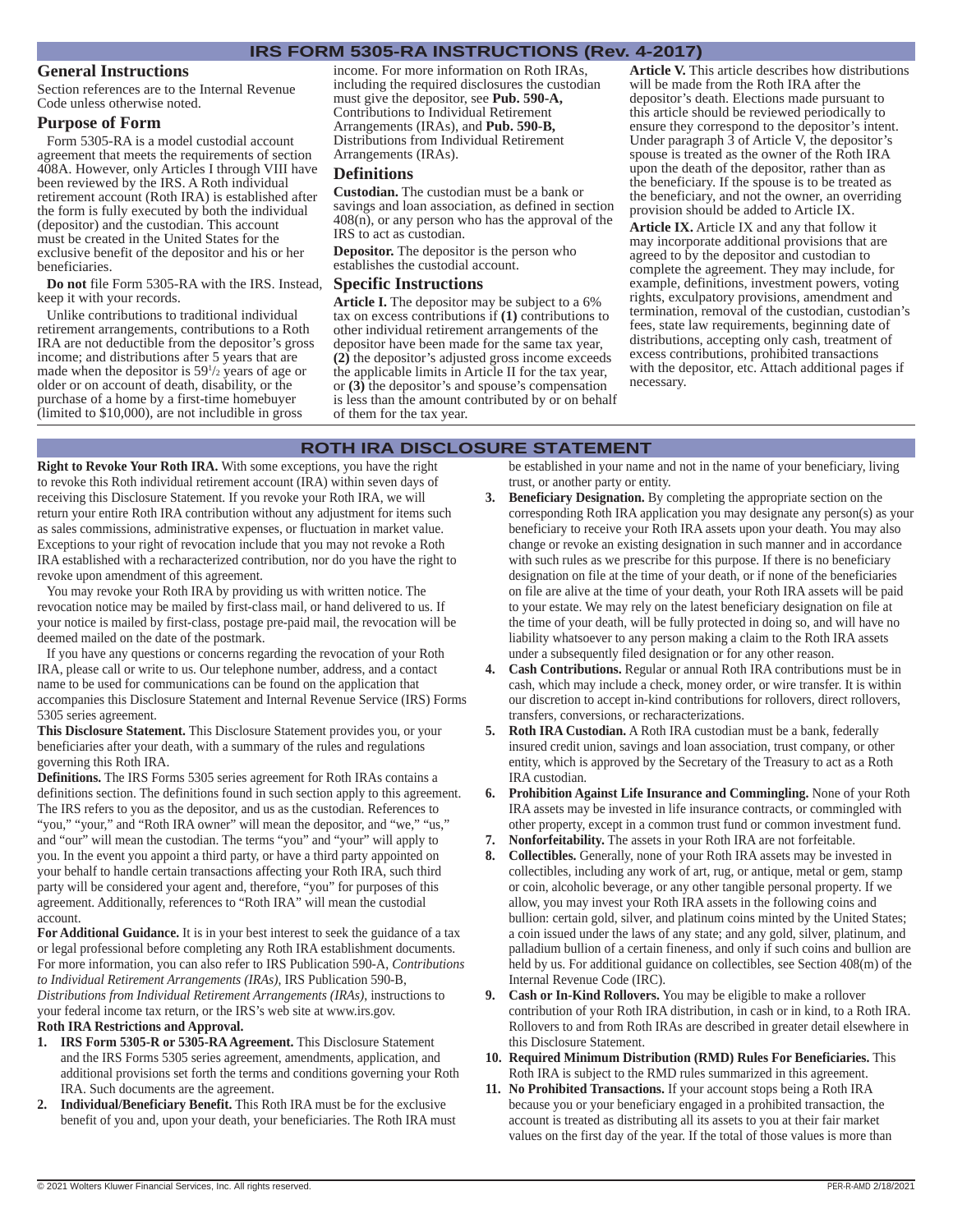your basis in the Roth IRA, you will have a taxable gain that is includible in your income.

- **12. No Pledging.** If you use a part of your Roth IRA as security for a loan, that part is treated as a distribution and is included in your gross income. You may have to pay the 10% additional tax on early distributions.
- **13. IRS Approval of Form.** This agreement includes an IRS Forms 5305 series agreement. Articles I through VIII of this IRS agreement have been reviewed and approved by the IRS. This approval is not a determination of its merits, and not an endorsement of the investments provided by us, or the operation of the Roth IRA. Article IX of this IRS agreement contains additional contract provisions that have not been reviewed or approved by the IRS.
- **14. State Laws.** State laws may affect your Roth IRA in certain situations, including beneficiary designations, agency relationships, spousal consent, unclaimed property, taxes, and reporting.

#### **Roth IRA Eligibility and Contributions.**

**1. Regular or Annual Roth IRA Contribution.** An annual contribution, commonly referred to as a regular contribution, is your contribution for the tax year, and is based on your and your spouse's compensation if filing jointly. Your designation of the tax year for your contribution is irrevocable. You may direct all or a portion of any tax refund directly to an IRA, up to your annual contribution limit.

If you are married and file a joint federal income tax return, you or your spouse may make a contribution on your behalf for that tax year if you or your spouse have compensation. This contribution must be made into your Roth IRA, and it cannot exceed the contribution limits applicable to regular Roth IRA contributions.

**2. Compensation for Eligibility.** You are eligible to contribute to your Roth IRA if you have compensation (also referred to as earned income). The amount you may contribute may be limited based on your modified adjusted gross income (MAGI). The instructions to your federal income tax return will provide helpful information in determining your compensation and MAGI amounts.

Common examples of compensation include wages, salary, tips, bonuses, and other amounts received for providing personal services, and earned income from self-employment. Compensation does not include earnings and profits from property such as dividends, interest, or capital gains, or pension, annuity, or deferred compensation plan amounts.

**3. Limitations on Contributions.** The amount you can contribute depends on your MAGI for the tax year for which the contribution applies, your marital status, and your tax-filing status. The following chart shows how your MAGI and status affect your contribution limit. The greater your MAGI, the lesser the amount you may contribute.

| <b>2020 MAGI LIMITS</b>    |                          |                                   |                                        |  |
|----------------------------|--------------------------|-----------------------------------|----------------------------------------|--|
| Modified AGI<br>$(MAGI)^*$ | <b>Single</b>            | <b>Married, Filing</b><br>Jointly | <b>Married, Filing</b><br>Separately** |  |
| Less than \$10,000         | <b>Full Contribution</b> | <b>Full Contribution</b>          | Phaseout                               |  |
| $$10,000 - $124,000$       | <b>Full Contribution</b> | <b>Full Contribution</b>          | No Contribution                        |  |
| \$124,001 - \$138,999      | Phaseout                 | <b>Full Contribution</b>          | No Contribution                        |  |
| $$139,000 - $196,000$      | No Contribution          | <b>Full Contribution</b>          | No Contribution                        |  |
| $$196,001 - $205,999$      | No Contribution          | Phaseout                          | No Contribution                        |  |
| \$206,000 or over          | No Contribution          | No Contribution                   | No Contribution                        |  |
| <b>2021 MAGI LIMITS</b>    |                          |                                   |                                        |  |
|                            |                          |                                   |                                        |  |
| Modified AGI<br>$(MAGI)^*$ | <b>Single</b>            | <b>Married, Filing</b><br>Jointly | <b>Married, Filing</b><br>Separately** |  |
| Less than $$10,000$        | <b>Full Contribution</b> | <b>Full Contribution</b>          | Phaseout                               |  |
| $$10,000 - $125,000$       | <b>Full Contribution</b> | <b>Full Contribution</b>          | No Contribution                        |  |
| $$125.001 -$<br>\$139,999  | Phaseout                 | <b>Full Contribution</b>          | No Contribution                        |  |
| $$140,000 -$<br>\$198,000  | No Contribution          | <b>Full Contribution</b>          | No Contribution                        |  |
| \$198,001 - \$207,999      | No Contribution          | Phaseout                          | No Contribution                        |  |

\*Subject to annual cost-of-living adjustments (COLAs), if any.

\*\*An individual who is married, filing separately, and who lived apart from his/her spouse the entire year, can use the MAGI limit for a single filer to determine his/her contribution limit.

IRS Publication 590-A, *Contributions to Individual Retirement Arrangements (IRAs)*, and the instructions to your federal income tax return also contain helpful calculation information.

**4. Catch-Up Contributions.** Catch-up contributions are regular Roth IRA contributions made in addition to any other regular Roth IRA contributions. You are eligible to make catch-up contributions if you meet the eligibility

requirements for regular contributions and you attain age 50 by the end of the taxable year for which a catch-up contribution is being made.

**5. Maximum Contribution Limits.** Your regular (including catch-up) Roth IRA contributions are limited to the lesser of 100 percent of your and your spouse's compensation if filing jointly or the dollar amounts set forth on the following chart.

| <b>Contribution</b><br><b>Tax Year</b> | <b>Regular</b><br><b>Contribution</b><br>Limit | Catch-Up<br>Contribution<br>Limit | <b>Total</b><br><b>Contribution</b><br>Limit |
|----------------------------------------|------------------------------------------------|-----------------------------------|----------------------------------------------|
| 2020                                   | \$6,000                                        | \$1,000                           | \$7,000                                      |
| 2021                                   | \$6,000                                        | \$1,000                           | \$7,000                                      |
| 2022 and later<br>vears                | $$6,000 + COLA*$                               | \$1,000                           | $$7,000 + COLA*$                             |

\*The regular IRA contribution limits are subject to annual cost-of-living adjustments (COLAs), if any.

- **6. Contribution Deadline.** You may make regular (including catch-up) Roth IRA contributions any time for a taxable year up to and including your federal income tax return due date, excluding extensions, for that taxable year. The due date for most taxpayers is April 15. The deadline may be extended or postponed in some situations. Examples of postponed contributions include a federally declared disaster, a terroristic or military action, or service in a hazardous duty area or combat zone.
- **7. Roth IRA and Traditional IRA Contribution Limit.** Your combined regular (including catch-up) traditional IRA and Roth IRA contributions may not exceed the maximum contribution limit set forth in the previous chart.
- **8. SEP and SIMPLE IRA Contributions.** Your employer may not make simplified employee pension (SEP) plan or Savings Incentive Match Plan for Employees of Small Employers (SIMPLE) IRA plan contributions to this Roth IRA.

**Nonrefundable Tax Credit.** You may be eligible to take a tax credit for your regular Roth IRA contributions. The credit is equal to a percentage of your qualified contributions up to \$2,000. The credit cannot exceed \$1,000 for any tax year. To be eligible for the tax credit, you must be age 18 or older by the end of the applicable tax year, not a dependent of another taxpayer, not a full-time student, and satisfy certain restrictions on distributions.

**Moving Assets To and From Roth IRAs.** There are a variety of transactions that allow you to move your retirement assets to and from your Roth IRAs in cash or in kind based on our policies. We have sole discretion on whether we will accept, and how we will process, movements of assets to and from Roth IRAs. We or any other financial organizations involved in the transaction may require documentation for such activities.

- **1. Roth IRA-to-Roth IRA Transfers.** You may transfer all or a portion of your Roth IRA assets from one Roth IRA to another Roth IRA. A Roth IRA transfer means that the Roth IRA assets move from one Roth IRA to another Roth IRA in a manner that prevents you from cashing or liquidating the Roth IRA assets, or even depositing the assets anywhere except in the receiving Roth IRA. Transfers are not taxable or reportable, and the IRS does not impose timing or frequency restrictions on transfers. You may be required to complete a transfer authorization form prior to transferring your Roth IRA assets.
- **2. Roth IRA-to-Roth IRA Rollovers.** A Roth IRA rollover is another way to move assets tax-free between Roth IRAs. You may roll over all or a portion of your Roth IRA assets by taking a distribution from a Roth IRA and recontributing part or all of it as a rollover contribution into the same or another Roth IRA. A rollover contribution is irrevocable. You must report your Roth IRA rollover to the IRS on your federal income tax return. Your contribution may only be designated as a rollover if the Roth IRA distribution is deposited within 60 calendar days following the date you receive the distributed assets. Any portion not rolled over will be subject to the Roth IRA ordering rules to determine income taxes and penalty taxes. The 60-day period may be extended to 120 days for a first-time homebuyer distribution where there is a delay or cancellation in the purchase or construction of the home. You are limited to one rollover per 1-year (12-month) period. You may only roll over one IRA distribution per 1-year period aggregated between all of your IRAs. For this purpose IRA includes rollovers among traditional (including SEP), SIMPLE, and Roth IRAs. For example, if you have IRA 1, IRA 2, and IRA 3, and take a distribution from IRA 1 and roll it over into a new IRA 4, you will have to wait 1 year from the date of that distribution to take another distribution from any of your IRAs and subsequently roll it over into an IRA. The 1-year limitation does not apply to rollovers related to first-time homebuyer distributions, distributions converted to a Roth IRA, and rollovers from an employer-sponsored eligible retirement plan.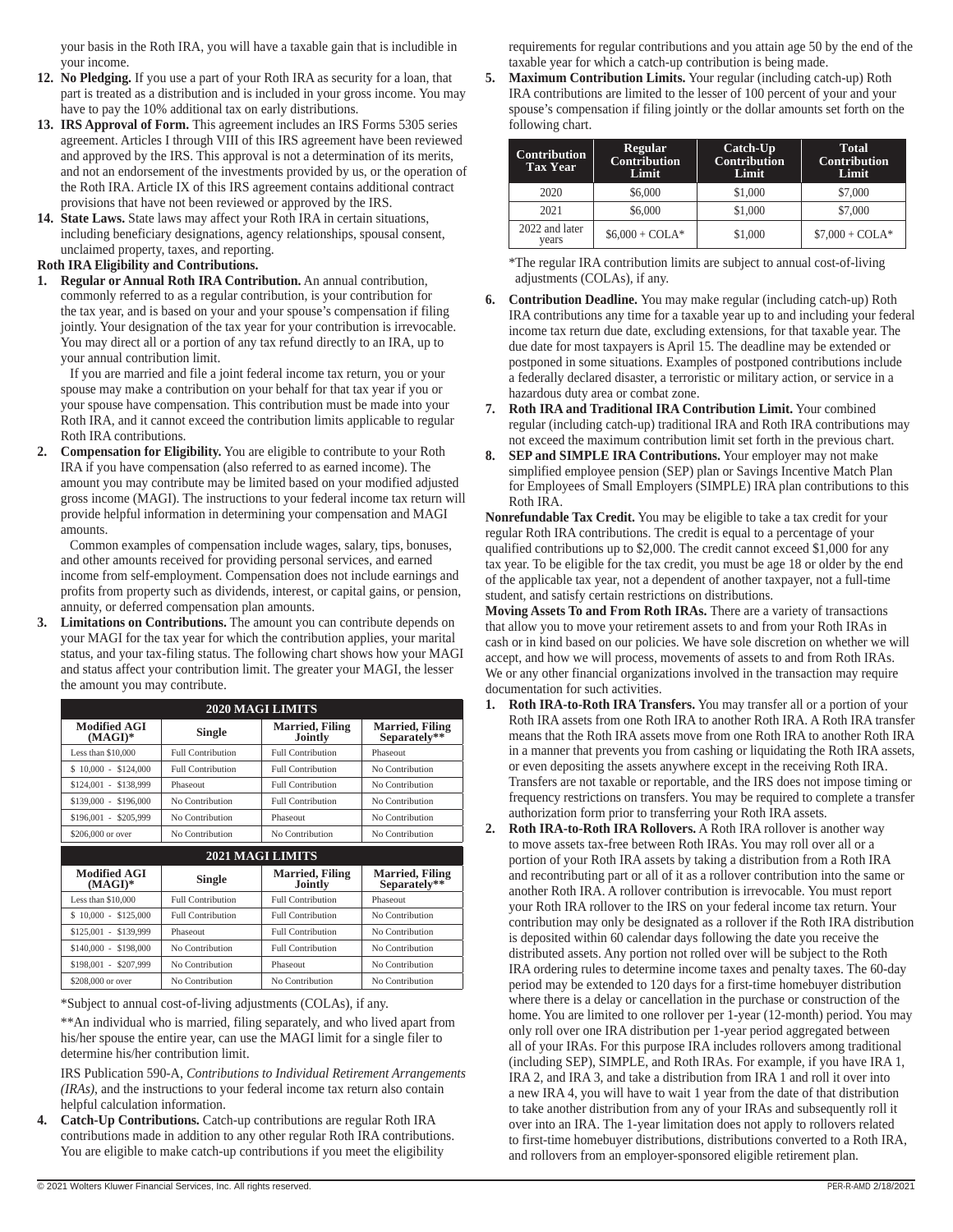- **3. Extension of the 60-Day Period.** The Secretary of the Treasury may extend the 60-day period for completing rollovers in certain situations such as casualty, disaster, or other events beyond the reasonable control of the individual who is subject to the 60-day period. The IRS also provides for a self-certification procedure for making a late rollover (subject to verification by the IRS) that you may use to claim eligibility for an extension with respect to a rollover into an IRA. It provides that we may rely on the certification provided by you in accepting and reporting receipt of a rollover contribution after the 60-day period (i.e., a late rollover) if we don't have actual knowledge that is contrary to the self-certification.
- **4. Transfers Due to Divorce.** Your former spouse, pursuant to a divorce decree or legal separation order, may transfer assets from your Roth IRA to his/her Roth IRA.
- **5. Repayment of a Qualified Reservist Distribution.** If you are a qualified reservist ordered or called to active duty after September 11, 2001 for more than 179 days (or for an indefinite period), and take an IRA distribution or take certain elective deferrals from an eligible retirement plan after September 11, 2001, and before the end of your active duty, you may make one or more contributions of these assets to your Roth IRA within two years of the end of your active duty.
- **6. Repayment of a Qualified Birth or Adoption Distribution.** You may take a distribution of up to \$5,000 for a qualified birth or adoption within one year of the birth or from when the adoption is finalized. Such a distribution may be repaid to the IRA.

#### **Movement of Assets Between Traditional and Roth IRAs.**

- **1. Traditional IRA to Roth IRA Conversions.** You may convert all or a portion of your traditional IRA assets to a Roth IRA. Your conversion assets (excluding prorated nondeductible contributions) are subject to federal income tax. Your conversion must be reported to the IRS. The 10 percent early-distribution penalty tax does not apply to conversions. If you elect to convert your assets using a rollover transaction, the 60-day rule applies. The one per 1-year limitation does not apply to conversions.
- **2. Traditional IRA and Roth IRA Recharacterizations.** You may recharacterize, or choose to treat all or a portion of your regular (including catch-up) traditional IRA contribution as a regular Roth IRA contribution. Similarly, you may recharacterize all or a portion of your regular (including catch-up) Roth IRA contribution as a regular traditional IRA contribution. A recharacterization election is irrevocable. You must complete a recharacterization no later than your federal income tax-filing due date, including extensions, for the year you make the initial contribution. If you timely file your federal income tax return, you may still recharacterize as late as October 15 for calendar year filers. Recharacterizations must occur by transfer, which means that the assets, adjusted for gains and losses on the recharacterized amount, must be transferred into another IRA. The recharacterized contribution is treated as though you deposited it into the second IRA on the same day you actually deposited it in the first IRA. Recharacterization transactions are reported to the IRS. The election to recharacterize may be completed on your behalf after your death. A written notice of recharacterization is required for recharacterization transactions. **Movement of Other Assets to Roth IRAs.**
- **1. Conversions from SIMPLE IRAs.** You may not convert assets from a SIMPLE IRA to a Roth IRA until two years have passed since the date on which you first participated in an employer's SIMPLE IRA plan, which is the initial contribution date. If you participated in SIMPLE IRA plans of different employers, the initial contribution date and two-year period are determined separately for SIMPLE IRA assets from each employer.
- **2. Rollovers or Direct Rollovers from Eligible Retirement Plans.** You may directly or indirectly roll over assets from an eligible retirement plan sponsored by your employer into your Roth IRA (also referred to as qualified rollovers). You are responsible for the consequences of rolling over assets, including designated Roth account assets, to a Roth IRA. Your plan administrator or employer is responsible for determining the amount of your assets in its eligible retirement plan that is eligible for rollover to a Roth IRA. Assets in a Roth IRA are not eligible to be rolled over to an eligible retirement plan.
	- **a. Eligible Retirement Plan (ERP).** Eligible retirement plans include qualified trusts under IRC Section 401(a), annuity plans under IRC Section 403(a), annuity contracts under IRC Section 403(b), and certain governmental IRC Section 457(b) plans. Common names for these plans include 401(k), profit sharing, pension, money purchase, federal thrift savings, and tax-sheltered annuity plans.
- **b. Designated Roth Account.** This is an account within an ERP under either IRC Sections 401(a), 403(b), or 457(b) that holds Roth contributions, in-plan Roth rollovers, and earnings. Designated Roth contributions are made by elective deferral with after-tax dollars.
- **c. Eligible Distributions.** Not all distributions from an ERP are eligible for rollover to a Roth IRA. The most common amounts which are not eligible for rollover include RMDs, defaulted loans, substantially equal periodic payments defined in IRC Section 402(c)(4)(A), and hardship distributions. Your employer determines which assets may not be rolled over and must provide you with an IRC Section 402(f) notice of taxation which explains the tax issues and rollover eligibility concerning the distribution.
- **d. Direct Rollover.** A direct rollover moves eligible distribution assets from your eligible retirement plan to your Roth IRA in a manner that prevents you from cashing or liquidating the plan assets, or even depositing the assets anywhere except in the receiving Roth IRA. A direct rollover is reported to the IRS. There are no IRS limitations, such as the 60-day period or one per 1-year limitation, on direct rollovers.
- **e. Indirect Rollover and Withholding.** An indirect rollover begins with a plan distribution made payable to you. In general, your employer is required to withhold 20 percent on the taxable portion of your eligible distribution as a prepayment of federal income taxes on distributions. You may make up the 20 percent withholding from your own funds at the time you deposit the distribution into a Roth IRA. If you are younger than age 59½, you are subject to a 10 percent early-distribution penalty tax on the taxable amount of the distribution that is not rolled over, unless a penalty tax exception applies. Your eligible distribution may be contributed to a Roth IRA during the 60 days following your receipt of a plan distribution. There may be exceptions to completing the rollover within 60 days. For example, exceptions for making a late rollover are available for rolling over the return of an improper tax levy as well as for rolling over qualified plan loan offset amounts. Generally, these exceptions permit amounts to be rolled over until the tax-filing due date of the year in which such amounts are, for example, returned or treated as distributed. Your decision to contribute the assets to a Roth IRA as a rollover contribution is irrevocable. The one per 1-year limitation does not apply to rollovers from eligible retirement plans. State withholding may apply to eligible distributions.
- **f. Taxes and Treatment of Qualified Rollover Contributions.** The rollover and direct rollover contribution amounts from an eligible retirement plan are referred to as "qualified rollover contributions." The taxable portion that is rolled or directly rolled over to a Roth IRA is subject to federal income tax. The 10 percent early-distribution penalty tax does not apply to these taxable amounts. However, if the taxable portion of the qualified rollover contribution is distributed from the Roth IRA within five years and an exception does not apply, the 10 percent penalty tax would apply in this later year. With respect to subsequent distributions from this Roth IRA that are nonqualified distributions, the qualified rollover contribution amount is considered as part of the nontaxable conversion category for purposes of the ordering rules.
- **g. Rollover or Direct Rollover of Designated Roth Account Assets.** Rollovers of designated Roth account assets to a Roth IRA are not taxable. The plan administrator will inform you if the distribution amount from the designated Roth account is qualified or nonqualified. Qualified distributions rolled over from designated Roth accounts are considered regular contributions for the Roth IRA "nonqualified distribution" ordering rules. The earnings portion of nonqualified distributions rolled over from designated Roth accounts is considered earnings for the Roth IRA ordering rules while the remainder is considered a regular contribution.
- **3. Rollover of Military Death Gratuity.** If a person serving in the military dies from injuries received in such service and you are the beneficiary of either a military death gratuity or an amount under a Servicemembers Group Life Insurance (SGLI) program for such person, you may roll over part or all of these amounts to a Roth IRA. If the death occurred on or after June 17, 2008, the rollover contribution must be completed within one year of when each amount was received. These contributions are qualified rollover contributions.

**Roth IRA Distributions.** You, or after your death your beneficiary, may take a Roth IRA distribution at any time. Income and penalty taxes may be avoided by taking qualified distributions.

**1. Five-Year Holding Period.** The five-year holding period begins with the earlier of the first year for which you made any regular Roth IRA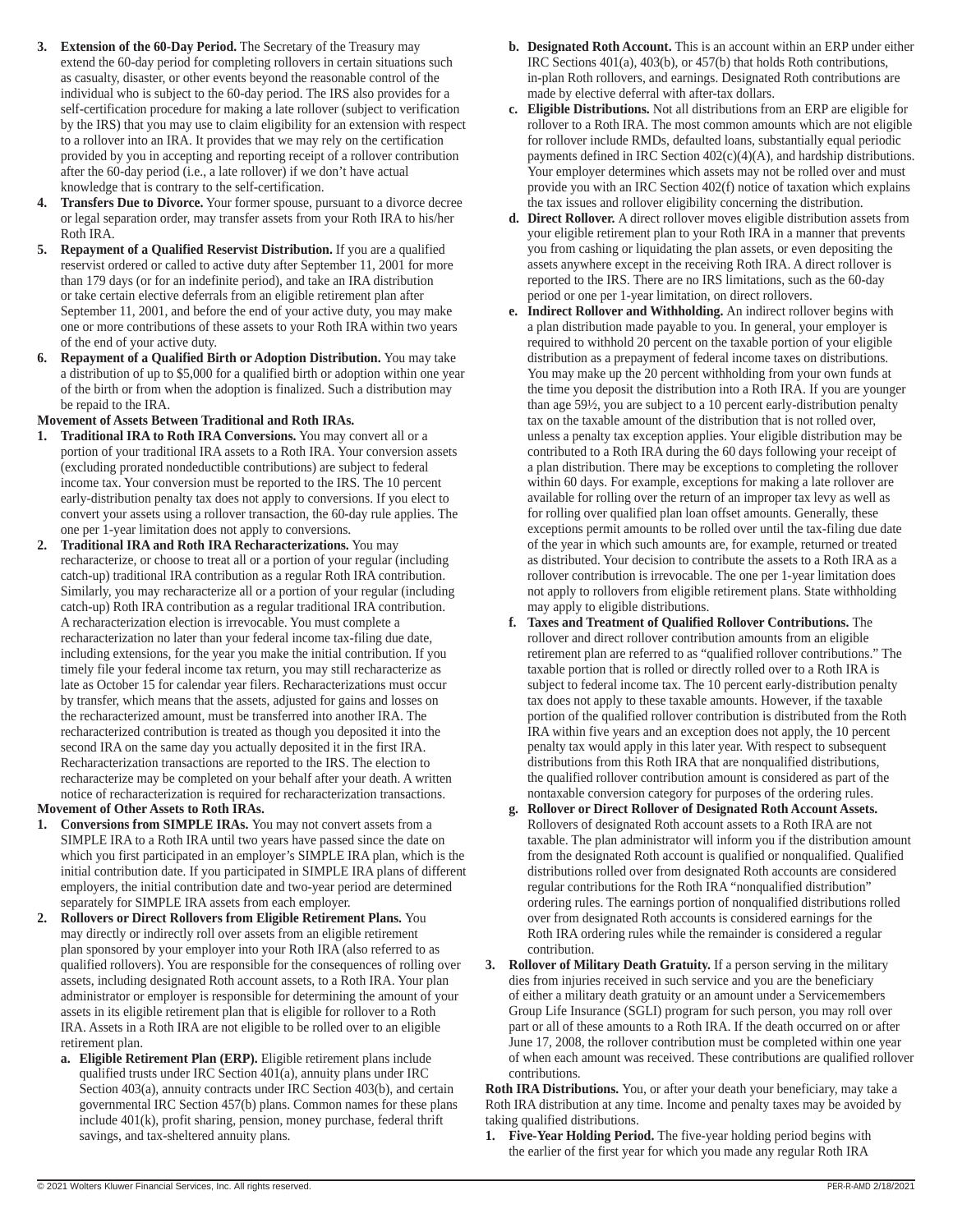contribution, the first year in which you made a conversion from a traditional IRA to any Roth IRA, the first year of a rollover or direct rollover of designated Roth account assets to any Roth IRA, the first year of a rollover or direct rollover of ERP assets to any Roth IRA, the first year of a qualified distribution repayment to any Roth IRA, or the first year of any other contribution treated as a qualified rollover contribution.

- **2. Qualified Distributions.** A qualified distribution is a distribution which is made after the expiration of the five-year holding period and as the result of certain events. The events, which will create a qualified distribution after the expiration of the five-year holding period are as follows:
	- **a.** Distributions made on or after the date on which you attain age 59½;
	- **b.** Distributions made to your beneficiary after your death;
	- **c.** Distributions attributable to you being disabled; and
	- **d.** Qualified first-time homebuyer distributions.
- **3. Nonqualified Distributions and the Ordering Rules.** If your distribution is not a qualified distribution, any earnings you withdraw from your Roth IRA will be included in your gross income for federal income tax purposes. Additionally, for each conversion or qualified rollover completed while you are younger than age 59½, a separate five-year holding period will be applied solely for determining if you owe a 10 percent early-distribution penalty. The ordering rules for Roth IRAs determine what portion of your distribution will be subject to income and penalty taxes. The ordering rules, which take into account all of your Roth IRAs, state that you are deemed to take your Roth IRA asset types in the following order: (1) all regular or annual contributions and amounts treated as such, (2) conversion and qualified rollover contributions and amounts treated as such on a first in first out basis, and (3) your earnings. All of your assets within a certain type must be removed before you may move on to the next asset type. For each conversion or qualified rollover contribution removed, the originally taxable portion is removed first and the nontaxable portion is removed last.
- **4. Removal of Excess Contributions.** You may withdraw all or a portion of your excess contribution and attributable earnings by your federal income tax return due date, including extensions, for the taxable year for which you made the contribution. The excess contribution amount distributed will not be taxable but the attributable earnings on the contribution will be taxable in the year in which you made the contribution and may be subject to the 10 percent early-distribution penalty tax. In certain situations, you may treat your excess as a regular (including catch-up) contribution for the next year. If you timely file your federal income tax return, you may still remove your excess contribution, plus attributable earnings, as late as October 15 for calendar year filers.
- **5. Distributions of Unwanted Roth IRA Contributions by Tax-Filing Date.** You may withdraw all or a portion of your regular (including catch-up) Roth IRA contribution and attributable earnings in the same manner as an excess contribution. However, you cannot apply your unwanted contribution as a regular Roth IRA contribution for a future year. The unwanted contribution amount distributed will not be taxable, but the attributable earnings on the contribution will be taxable in the year in which you made the contribution, and may be subject to the 10 percent early-distribution penalty tax. If you timely file your federal income tax return, you may still remove your unwanted contribution, plus attributable earnings, as late as October 15 for calendar year filers.
- **6. Qualified Health Savings Account (HSA) Funding Distribution.** If you are an HSA eligible individual, you may elect to take a qualified HSA funding distribution from your Roth IRA to the extent such distribution is contributed to your HSA in a trustee-to-trustee transfer. This amount is aggregated with all other annual HSA contributions and is subject to your annual HSA contribution limit. A qualified HSA funding distribution election is irrevocable and is generally available once in your lifetime. A testing period applies. The testing period for this provision begins with the month of the contribution to your HSA and ends on the last day of the 12th month following such month. If you are not an eligible individual for the entire testing period, unless you die or become disabled, the amount of the distribution made under this provision may be includable in gross income for the tax year of the month you are not an eligible individual, may be subject to a 10 percent penalty tax.
- **7. Qualified Charitable Distributions (QCD).** If you have attained age 70½, you may be able to make tax-free distributions directly from your Roth IRA to a qualified charitable organization. However, you must track the amount of all deductible contributions made for tax years while age 70½ or older and then reduce the QCD claimed by those prior deductible contributions.

Tax-free distributions are limited to \$100,000. Consult with your tax or legal professional regarding tax-free charitable distributions.

**RMDs After Age 72.** You are not required to take RMDs from your Roth IRA when you reach age 72. Furthermore, you cannot satisfy any RMDs for your traditional IRAs or SIMPLE IRAs by taking a distribution from any of your Roth IRAs.

**RMDs For Your Beneficiaries.** You can designate specific individuals or other entities—including, but not limited to, an estate, a trust, or a charitable organization—as your Roth IRA death beneficiaries. The named beneficiaries that survive inherit any assets remaining in the Roth IRA after your death. Different types of beneficiaries may have different options available.

- **1. Types of Beneficiaries.** The different types of beneficiaries are designated beneficiaries, eligible designated beneficiaries and those that are not designated beneficiaries. Different types of beneficiaries will have different rules—and in some cases options or elections—and distribution periods available.
- **2. Designated Beneficiary.** A designated beneficiary is any individual you name as a beneficiary who has an interest in your Roth IRA on the determination date, which is September 30 of the year following the year of your death. Certain qualifying trusts can also be a designated beneficiary. For a qualifying trust to be a designated beneficiary, the qualifying trust beneficiaries must be designated beneficiaries.

If your beneficiary is a designated beneficiary who is not an eligible designated beneficiary, such beneficiary will have to follow the ten-year rule and is required to remove all assets from the Roth IRA by December 31 of the tenth year following the year of your death.

- **3. Eligible Designated Beneficiary.** An 'eligible designated beneficiary' is a designated beneficiary who is: 1) the Roth IRA owner's surviving spouse; 2) a Roth IRA owner's minor child (through the age of majority); 3) disabled (as defined by law); 4) a chronically ill individual (as defined by law); or 5) an individual who is not more than 10 years younger than the Roth IRA owner. Certain qualifying trusts can also be an eligible designated beneficiary. For a qualifying trust to be an eligible designated beneficiary, the qualifying trust beneficiaries must be eligible designated beneficiaries.
	- **a. Spouse Beneficiary.** Your spouse may have the option of distributing the Roth IRA assets over a single life expectancy period or within ten years (the ten-year rule). Your spouse may alternatively choose to treat the entire interest (all of the account) of the Roth IRA as his/her own Roth IRA.

Under the single life expectancy, if your spouse is your only designated beneficiary on the determination date, or if there are multiple designated beneficiaries and separate accounting applies, he/she will use his/her age each year to determine the life expectancy divisor for calculating that year's RMD. If your spouse is the only designated beneficiary, or if there are multiple designated beneficiaries and separate accounting applies, your surviving spouse can postpone commencement of his/her RMDs until the end of the year in which you would have attained age 72.

If your spouse chooses the ten-year rule, he/she is required to remove all assets from the Roth IRA by December 31 of the tenth year following the year of your death.

If your spouse is the only designated beneficiary, or if there are multiple designated beneficiaries and separate accounting applies, he/she can treat your Roth IRA as his/her own Roth IRA after your death even if he/she had chosen one of the options above.

Your spouse beneficiary can take a distribution of part or all of his/her share of your Roth IRA and roll it over to a Roth IRA of his/her own, less his/her RMD for that year.

- **b. Eligible Designated Beneficiary Who is Your Minor Child.** If your beneficiary is an eligible designated beneficiary who is your minor child, he/she has the option of taking distribution of the Roth IRA assets over a single life expectancy period or within ten years. However, upon reaching the age of majority, he/she must take out any remaining interest in the Roth IRA assets within ten years after such date. The age of majority is an issue determined by state law.
- **c. Eligible Designated Beneficiary (Other than a Surviving Spouse or Minor Child).** If your beneficiary is an eligible designated beneficiary who is someone other than your surviving spouse or your minor child, he/she has the option of taking distribution of the Roth IRA assets over a single life expectancy period or within ten years.

If such a beneficiary chooses the single life expectancy option, the beneficiary uses his/her age at the end of the year following the year of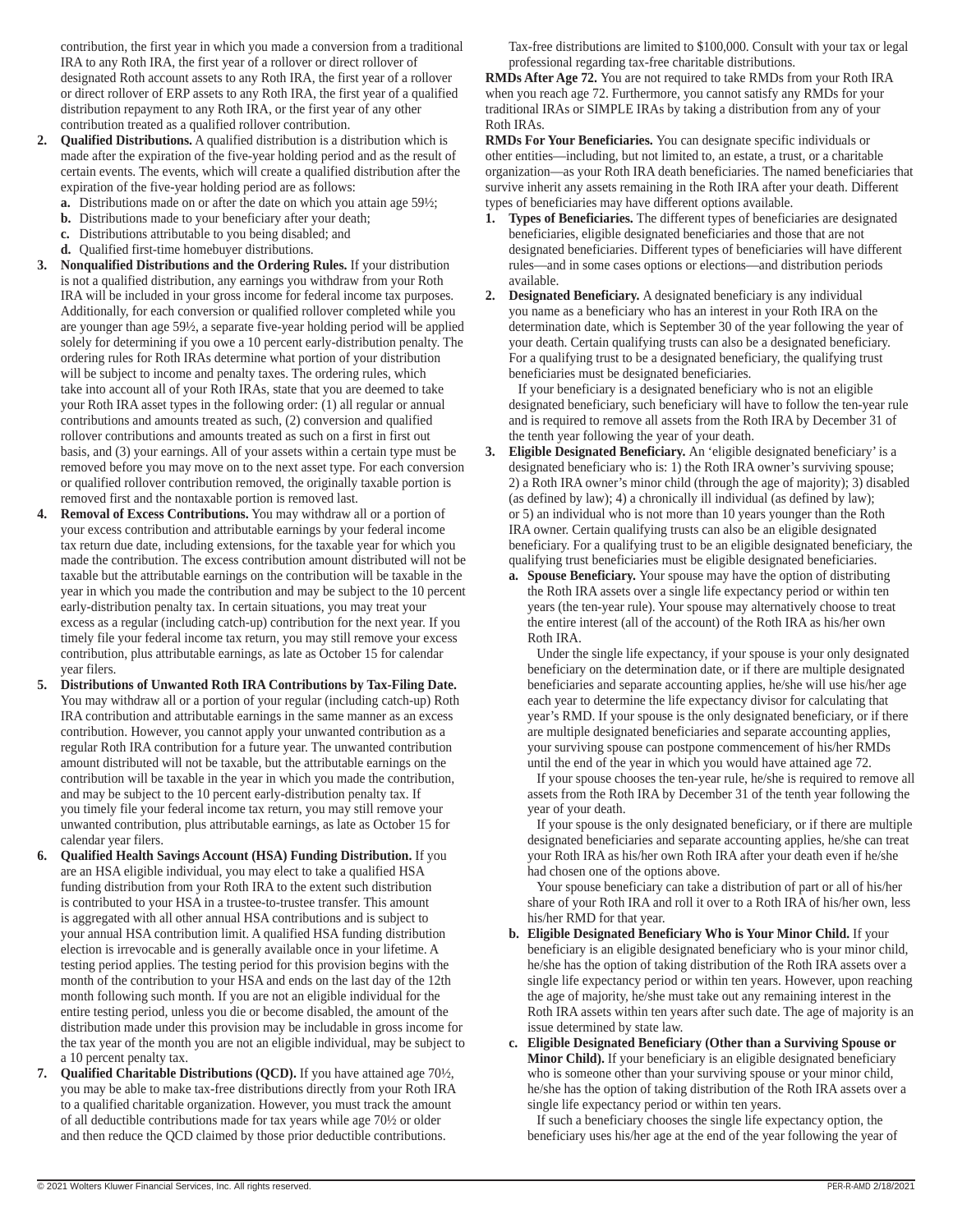death to determine the initial single life expectancy divisor and reduces this number by one for each following year's RMD calculation. If such a beneficiary chooses the ten-year rule, he/she is required to remove all assets from the Roth IRA by December 31 of the tenth year following the year of your death.

- **4. Not a Designated Beneficiary.** A beneficiary that is not a designated beneficiary includes a nonindividual that is an estate, charitable organization, or nonqualified trust. If your beneficiary is not a designated beneficiary, such a beneficiary is required to remove all assets from the Roth IRA by December 31 of the fifth year following the year of your death (the five-year rule).
- **5. Beneficiary Determination.** Named beneficiaries who completely distribute their interests in your Roth IRA, or completely disclaim their interests in your Roth IRA under IRC Section 2518, will not be considered when designated beneficiaries are determined. Named beneficiaries who die after your death but before the determination date (September 30 of the year following the year of your death) will still be considered for the sake of determining the distribution period. If any named beneficiary that is not an individual, such as an estate or charity, has an interest in your Roth IRA on the determination date, and separate accounting does not apply, your Roth IRA will be treated as having no designated beneficiary (i.e., not a designated beneficiary).
- **6. Qualifying Trusts.** If you name a qualifying trust, which is defined in Treasury Regulation 1.401(a)(9)-4, Q&A 5, as your Roth IRA beneficiary, the beneficiaries of the qualifying trust are treated as the beneficiaries of your Roth IRA for purposes of determining the appropriate distribution period. A qualifying trust provides documentation of its beneficiaries to the trustee.
- *Successor Beneficiaries.* Our policy may allow your beneficiaries to name their own successor beneficiaries to your Roth IRA. A successor beneficiary would receive any of your Roth IRA assets that remain after your death and the subsequent death of your beneficiaries. Generally, the beneficiary will have to distribute all the remaining Roth IRA assets within a ten-year period.
- **8. Separate Accounting (Multiple Beneficiaries).** Our policies may permit separate accounting to be applied to your Roth IRA for the benefit of your beneficiaries. If permitted, separate accounting must be applied in accordance with Treasury Regulation  $1.401(a)(9)$ -8, Q&A 2 and 3. If there are multiple beneficiaries, a beneficiary is considered the only beneficiary of their share of the Roth IRA assets if separate accounting applies. If separate accounting applies, the rules above apply based on the type of beneficiary (i.e., designated beneficiary, eligible designated beneficiary, not a designated beneficiary).

#### **Federal Income Tax Status of Your Roth IRA.**

- **1. No Deduction for Contributions.** Roth IRA contributions are not deductible on your federal income tax return at any time.
- **2. Tax-free Earnings.** The earnings, including gains and losses, on your Roth IRA contributions accumulate tax-deferred. At the time of your distribution, the earnings will be free from federal income tax if your distribution is a qualified distribution.
- **3. Taxation of Distributions.** The taxation of your Roth IRA distribution, which is not rolled over, is dependent upon whether your distribution is a qualified distribution or nonqualified distribution and is subject to the ordering rules. Roth IRA distributions are generally not subject to federal income tax withholding. You may be subject to state or local taxes on your Roth IRA distributions.
- **4. No Special Tax Treatment.** Roth IRA distributions are not eligible for special tax treatments, such as ten year averaging, that may apply to other employer-sponsored retirement plan distributions.

**Estate and Gift Tax.** The designation of a beneficiary to receive Roth IRA distributions upon your death will not be considered a transfer of property for federal gift tax purposes. Upon your death, the value of all assets remaining in your Roth IRA will usually be included in your gross estate for estate tax purposes, regardless of the named beneficiary or manner of distribution. There is no specific estate tax exclusion for assets held within a Roth IRA. After your death, beneficiaries should pay careful attention to the rules for the disclaiming any portion of your Roth IRA under IRC Section 2518.

**Annual Statements.** Each year we will furnish you and the IRS with statements reflecting the activity in your Roth IRA. You and the IRS will receive IRS Forms 5498, *IRA Contribution Information*, and *1099-R, Distributions From Pensions, Annuities, Retirement or Profit-Sharing Plans, IRAs, Insurance Contracts, etc*. IRS Form 5498 or an appropriate substitute indicates the fair market value of the account, including Roth IRA contributions, for the year. IRS Form 1099-R reflects your Roth IRA distributions for the year.

**Federal Tax Penalties and IRS Form 5329.** Several tax penalties may apply to your various Roth IRA transactions, and are in addition to any federal, state, or local taxes. Federal penalties and excise taxes are generally reported and remitted to the IRS by completing IRS Form 5329, *Additional Taxes on Qualified Plans (Including IRAs) and Other Tax-Favored Accounts,* and attaching the form to your federal income tax return. The penalties may include any of the following taxes:

- **1. Early-Distribution Penalty Tax.** If you take a distribution from your Roth IRA before reaching age 59½, you are subject to a 10 percent earlydistribution penalty tax on the taxable portion of the distribution and certain converted or qualified rollover contribution assets distributed during the five-year holding period. However, certain exceptions apply. Exceptions to the 10 percent penalty tax include: the qualified distributions reasons previously listed, distributions due to eligible higher education expenses, medical expenses exceeding a certain percentage of adjusted gross income, health insurance premiums due to your extended unemployment, a series of substantially equal periodic payments, IRS levy, traditional IRA conversions, qualified reservist distributions, qualified birth or adoption distributions, and qualified HSA funding distributions. Additional exceptions include distributions taken during the five year holding period as a result of your attaining age 59½, death, disability, or a first-time home purchase. Properly completed rollovers, transfers, and recharacterizations are not subject to the 10 percent penalty tax.
- **2. Excess Contribution Penalty Tax.** If you contribute more to your Roth IRA than you are eligible to contribute, you have created an excess contribution, which is subject to a 6 percent excise tax. The excise tax applies each year that the excess contribution remains in your Roth IRA. If you timely file your federal income tax return, you may still remove your excess contribution, plus attributable earnings, as late as October 15 for calendar year filers.
- **3. Excess Accumulation Penalty Tax.** Any portion of an RMD that is not distributed to your beneficiary by its deadline is subject to a 50 percent excess accumulation penalty tax. The IRS may waive this penalty upon proof of reasonable error and that reasonable steps were taken to correct the error, including remedying the shortfall. A beneficiary should review IRS Form 5329 instructions when requesting a waiver.

**Disaster Tax Relief and Repayment of a Qualified Disaster Distribution.** Subject to applicable law, individuals in certain federally declared disaster areas may be given the opportunity to take qualified disaster distributions without an early distribution penalty (e.g., for a qualified hurricane distribution). When these qualified disaster distributions are allowed, they are subject to any time periods as defined by law and, if multiple distributions are made for the same event, are aggregated with distributions from other IRAs and eligible retirement plans up to prescribed limits (e.g., \$100,000). Typically, the qualified disaster distributions are included in gross income over a three tax year period or all in the year of distribution. In addition, an individual may be allowed three years after the date of receipt to repay all or part of the qualified disaster distribution without being subject to the one rollover per 1-year limitation or the 60-day requirement. Certain first-time homebuyer or hardship distributions may be eligible for repayment within a prescribed time period. For additional disaster area information and IRS guidance on associated tax relief, refer to IRS forms, notices and publications, or visit the IRS's web site at www.irs.gov/DisasterRelief.

## **IMPORTANT DISCLOSURES**

- **1. I acknowledge receipt of a fee schedule applicable to the maintenance of this account.**
- **2. I acknowledge receipt of the IRA Disclosure Statement included in this packet which explains that certain charges and penalties may apply to my IRA, including penalties for certain withdrawals before age 591 /2.**
- **3. To help the government fight the funding of terrorism and money laundering activities, federal law requires all financial institutions, including broker-dealers, to obtain, verify and**

**record information that identifies each person who opens an account. When I open an account, I understand that you will ask for my name, address, date of birth and other information that will allow you to identify me. You may also ask to see my drivers license or other identifying documents.**

**4. Cetera Investment Services may retain agents to perform services related to this agreement, including tax reporting services.**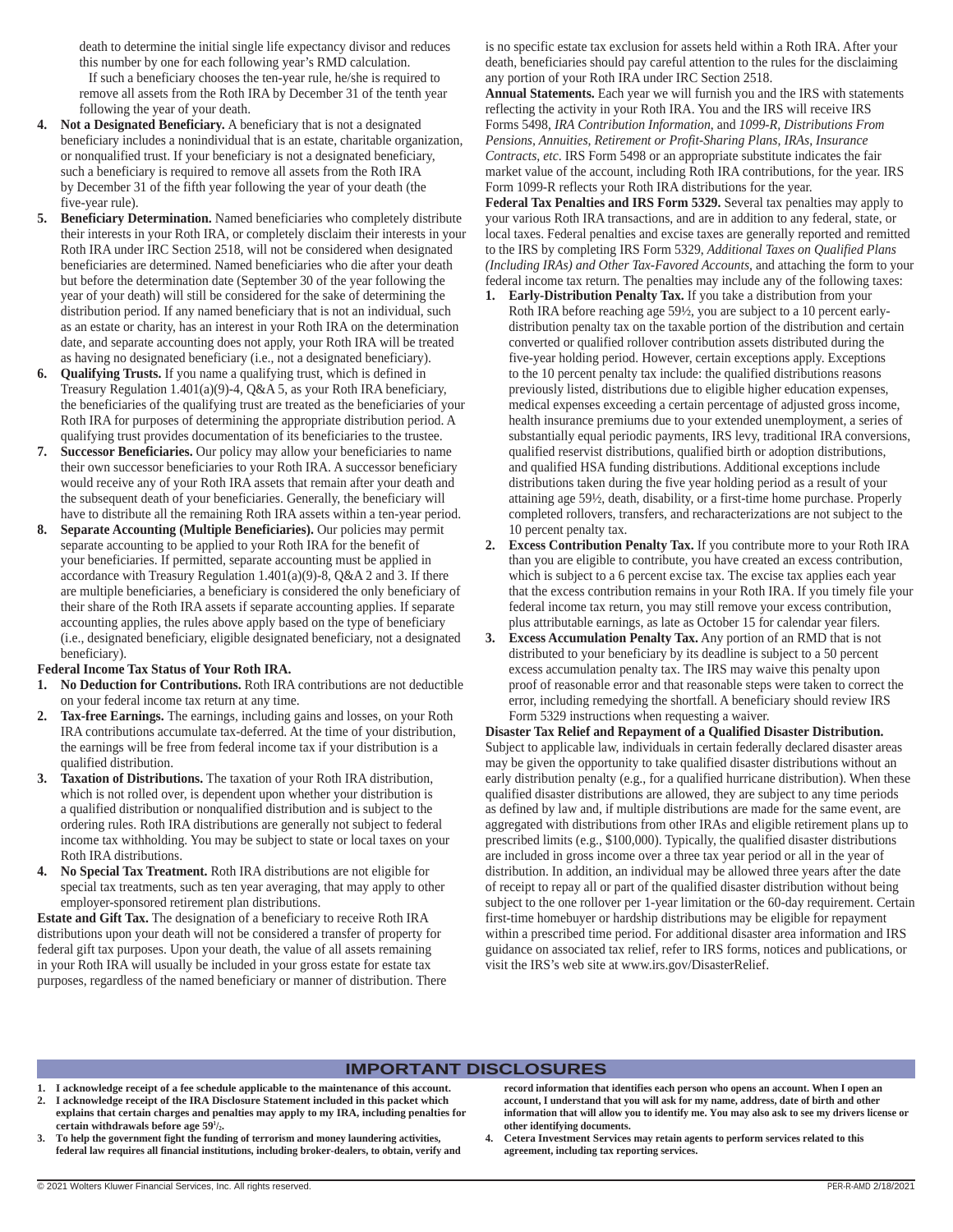

## DEPARTMENT OF THE TREASURY INTERNAL REVENUE SERVICE WASHINGTON, D.C. 20224

**TAX EXEMPT AND GOVERNMENT ENTITIES** DIVISION

**NOV 3 0 2012** 

Marcia S. Wagner, Esq. The Wagner Law Group 99 Summer Street, 13<sup>th</sup> Floor Boston, MA 02110

Re: Cetera Investment Services LLC

Dear Ms. Wagner:

Pursuant to provisions of a Power of Attorney and Declaration of Representative, or other proper authorization currently on file with the Internal Revenue Service. we are forwarding to you a copy of the Notice of Approval that was issued to your client, Cetera Investment Services LLC.

If you have any questions, please contact Darnell C. Hardy (Identification No. 1001492668) at (202) 283-9647.

Sincerely,

Carlton a. Waltons

Carlton A. Watkins, Manager **Employee Plans Technical Group 1** 

**Enclosure** Copy of Notice of Approval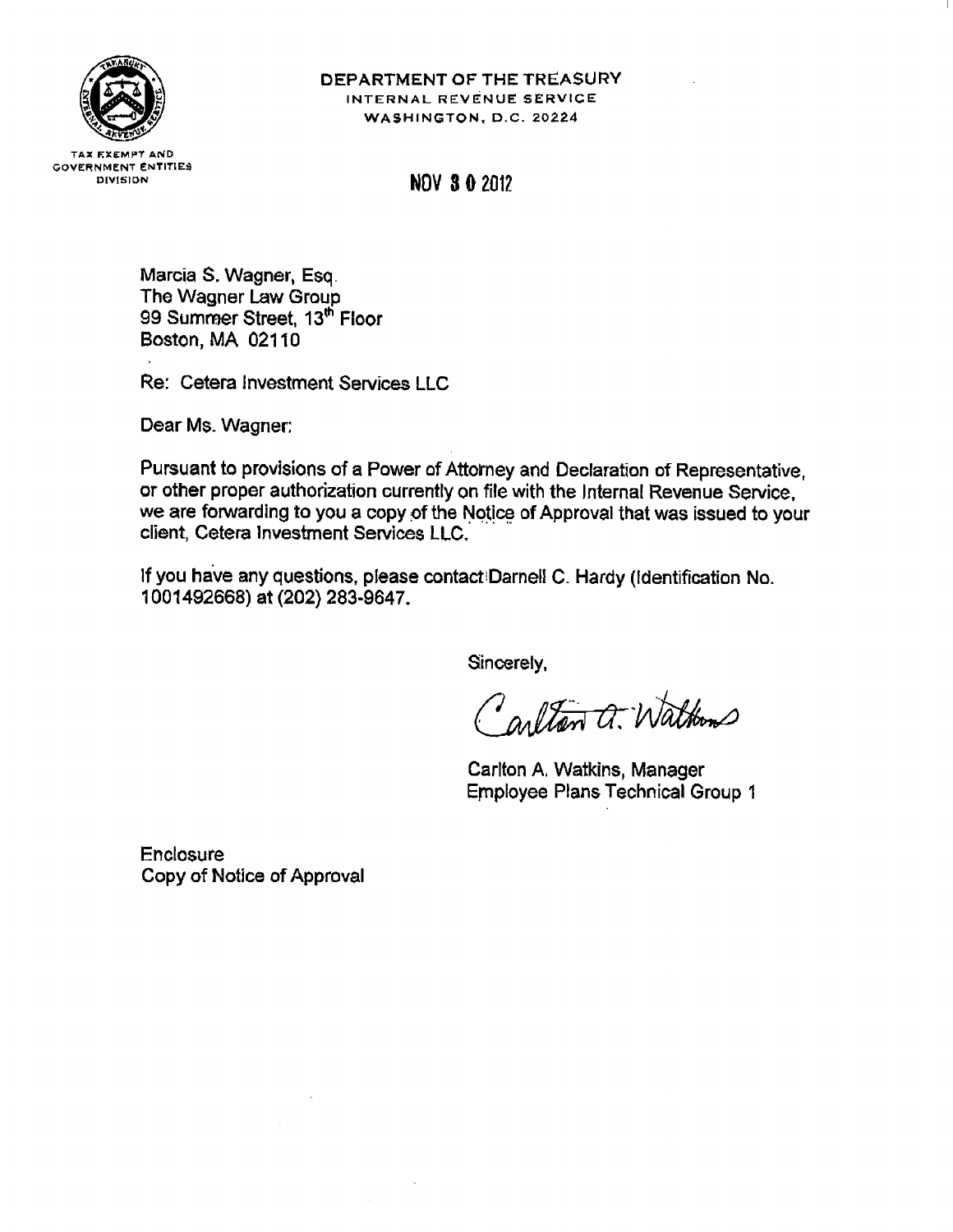

## DEPARTMENT OF THE TREASURY INTERNAL REVENUE SERVICE WASHINGTON, D.C. 20224

# **NOV 30 2012**

Cetera Investments Services LLC 400 First Street South St. Cloud, MN 56301

EIN Number: 41-148334

Ladies and Gentlemen:

In a letter dated October 1, 2012, as supplemented by information provided November 28 and 30, 2012, your authorized representative requested a written notice of approval that Cetera Investment Services LLC (the immediate successor to PrimeVest Financial Services, Inc.) may act as a passive nonbank custodian for plans qualified under section 401 and accounts described in section 403(b)(7), a passive nonbank trustee or nonbank custodian of individual retirement arrangements (IRAs) established under sections 408, 408A, and 530, and a passive nonbank custodian of eligible deferred compensation plans described in section 457(b).

Section 401(f)(1) of the Code provides that a custodial account shall be treated as a qualified trust under this section if such custodial account would, except for the fact it is not a trust, constitute a qualified trust under this section. Section 401(f)(2) provides that the custodian must be a bank (as defined in section 408(n)) or another person who demonstrates to the satisfaction of the Secretary that the manner in which such other person will hold the assets will be consistent with the requirements of section 401 of the Code. Section 401(f) also provides that in the case of a custodial account treated as a qualified trust, the person holding the assets of such account shall be treated as the trustee thereof.

Section 403(b)(7)(A) of the Code requires, in part, that for amounts paid by an employer to a custodial account to be treated as amounts contributed to an annuity contract for his employee, the custodial account must satisfy the requirements of section 401(f)(2). That section also requires, in order for the amounts paid by an employer to be treated as amounts contributed to an annuity contract for his employee, that the amounts are to be invested in regulated investment company stock to be held in the custodial account, and under the custodial account no such amounts may be paid or made available to any distributee before the employee dies, attains age 59 1/2, separates from service, becomes disabled (within the meaning of section  $72(m)(7)$ ), or in the case of contributions made pursuant to a salary reduction agreement (within the meaning of section 3121(a)(1)(D)), encounters financial hardship.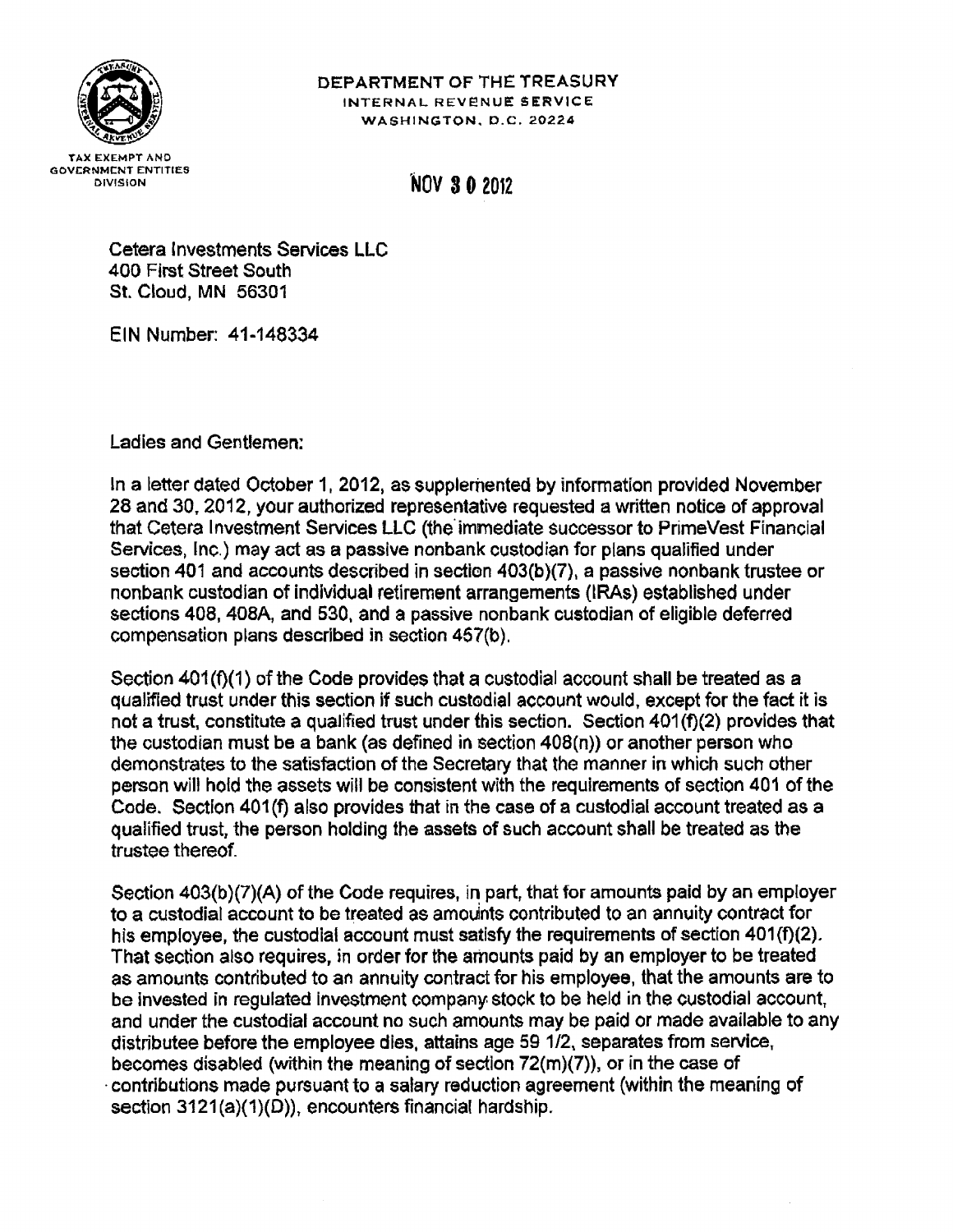Section 408(a)(2) of the Code requires that the trustee of an IRA be a bank (as defined in section 408(n) of the Code) or such other person who demonstrates to the satisfaction of the Secretary that the manner in which such other person will administer the IRA will be consistent with the requirements of section 408.

Section 408(h) of the Code provides that a custodial account shall be treated as a trust under this section if the assets of such account are held by a bank (as defined in subsection (n)) or another person who demonstrates to the satisfaction of the Secretary that the manner in which such other person will administer the account will be consistent with the requirements of this section, and if the custodial account would, except for the fact that it is not a trust, constitute an IRA described in subsection (a). Section 408(h) also provides that, in the case of a custodial account treated as a trust by reason of the preceding sentence, the custodian of such account shall be treated as the trustee thereof.

Section 408A of the Code provides, in general, that a Roth IRA shall be treated in the same manner as an individual retirement plan. Section 7701(a)(37)(A) defines an individual retirement plan as an individual retirement account described in section 408.

Section 530(b)(1)(B) of the Code (dealing with Coverdell education savings accounts) requires that the trustee of such an account be a bank (as defined in section  $408(n)$ ) or another person who demonstrates to the satisfaction of the Secretary that the manner in which that person will administer the trust will be consistent with the requirements of this section or who has so demonstrated with respect to any individual retirement plan.

Section 530(g) of the Code (dealing with Coverdell education savings accounts) provides that a custodial account shall be treated as a trust if the assets of such account are held by a bank (as defined in section 408(n)) or another person who demonstrates, to the satisfaction of the Secretary, that the manner in which he will administer the account will be consistent with the requirements of this section, and if the custodial account would, except for the fact that it is not a trust, constitute an account described in subsection (b)(1). For purposes of title 29, the Code, in the case of a custodial account treated as a trust by reason of the preceding sentence, the custodian of such account shall be treated as the trustee thereof.

Section VII of Notice 98-8, 1998-4 I.R.B. 6 (guidance relating to the requirements applicable to eligible deferred compensation plans described in section 457(b) of the Code), provides, in pertinent part, that for purposes of the trust requirements of section  $457(g)(1)$ , a custodial account will be treated as a trust if the custodian is a bank, as described in section 408(n), or a person who meets the nonbank trustee requirements of section VIII of this notice, and the account meets the requirements of section VI of this notice, other than the requirement that it be a trust. Section VIII provides that the custodian of a custodial account may be a person other than a bank only if the person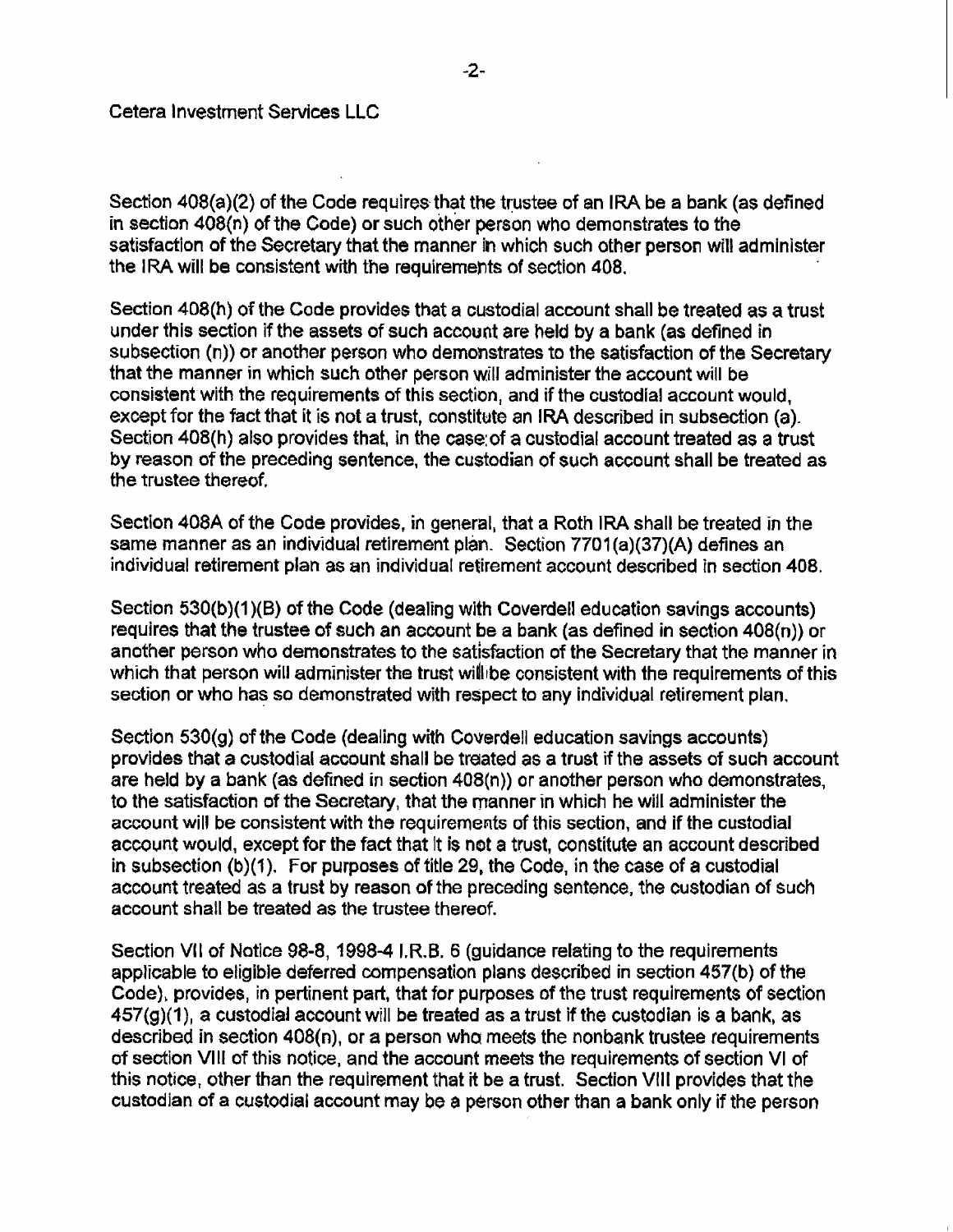demonstrates to the satisfaction of the Commissioner that the manner in which the person will administer the custodial account will be consistent with the requirements of section 457(g)(1) and (g)(3) of the Code. To do so, the person must demonstrate that the requirements of paragraphs (2)-(6) of section 1.408-2(e) of the regulations relating to nonbank trustees will be met.

Section 1.408-2(e) of the regulations contain the requirements that such other person must comply with in order to act as trustee or custodian, for purposes of sections 220. 401(f), 403(b)(7), 408(a)(2), 408(h), 408A, 457(b) and 530 of the Code. One of the requirements of section 1.408-2(e) states that such person must file a written application with the Commissioner of the Internal Revenue Service demonstrating, as set forth in that section, its ability to act as a trustee or custodian.

Based on all the information submitted to this office and all the representations made in the application, we have concluded that Cetera Investment Services LLC meets the requirements of section 1.408-2(e) of the regulations and, therefore, is approved to act as a passive nonbank custodian for plans qualified under section 401 and accounts described in section 403(b)(7), a passive nonbank trustee or nonbank custodian of individual retirement arrangements (IRAs) established under sections 408, 408A, and 530, and a passive nonbank custodian of eligible deferred compensation plans described in section 457(b).

This letter authorizes Cetera Investment Services LLC to act as a passive nonbank trustee or custodian. When Cetera Investment Services LLC acts as a passive nonbank trustee or custodian (within the meaning of section 1.408-2(e)(6)(i)(A) of the regulations), it is authorized only to acquire and hold particular investments specified by the trust instrument or custodial agreement. It may not act as a passive trustee or custodian if under the written trust instrument or custodial agreement it has discretion to direct investments of the trust (or custodial) funds.

This letter while authorizing Cetera Investment Services LLC to act as a trustee or custodian does not authorize it to pool accounts in a common investment fund (other than a mutual fund) within the meaning of section 1.408-2(e)(5)(viii)(C) of the regulations. Cetera Investment Services LLC may not act as a trustee or custodian unless it undertakes to act only under trust instruments or custodial agreements that contain a provision to the effect that the grantor is to substitute another trustee or custodian upon notification by the Commissioner that such substitution is required because Cetera Investment Services LLC has failed to comply with the requirements of section 1.408-2(e) of the regulations or is not keeping such records, or making such returns or rendering such statements as are required by forms or regulations. For example, one such form is Form 990-T for IRAs that have \$1000 or more of unrelated business taxable income that is subject to tax by section 511(b)(1) of the Code.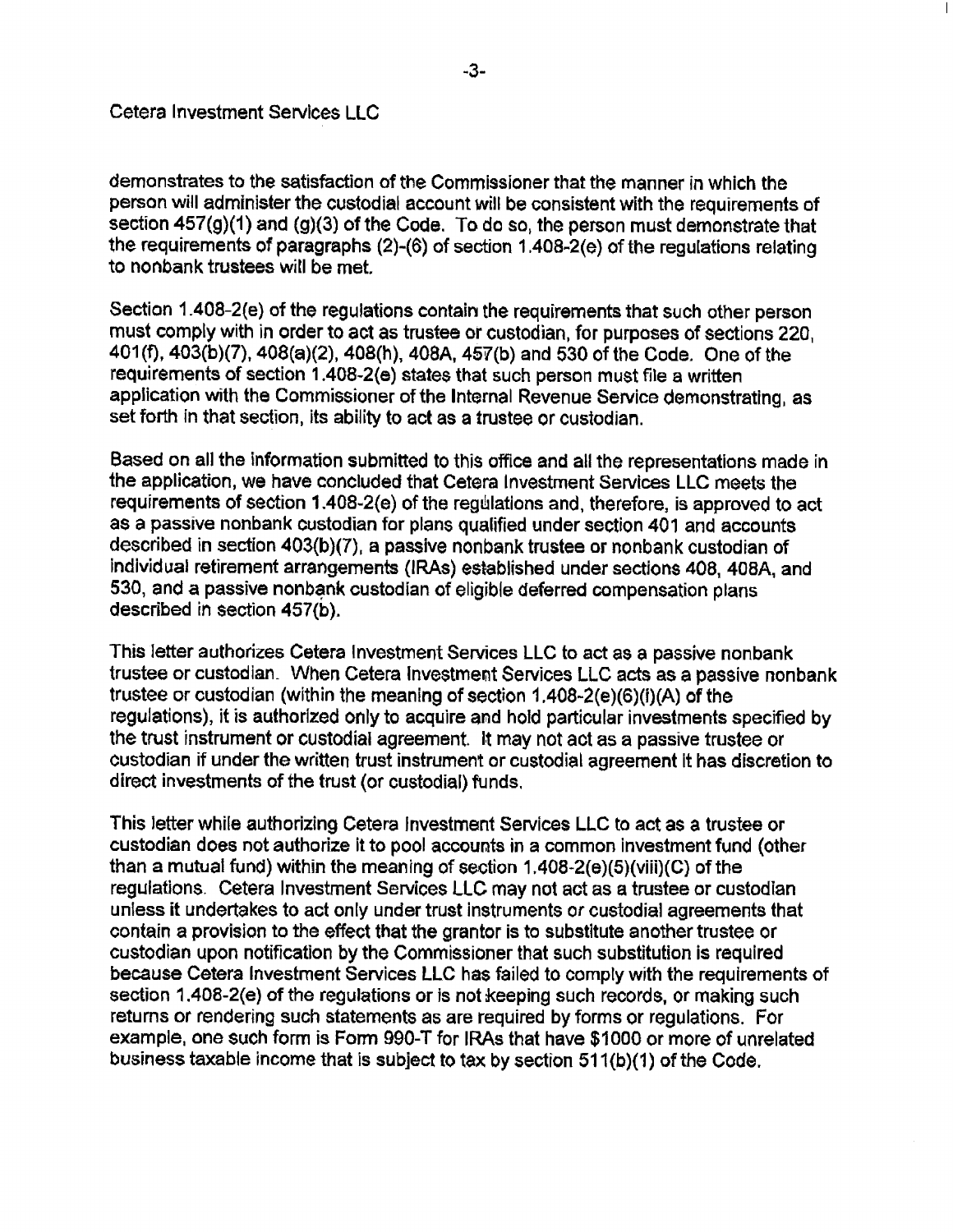Cetera Investment Services LLC is required to notify the Internal Revenue Service Commissioner, TE/GE, Attn: T:EP:RA, P.O. Box 27063, McPherson Station, Washington, D.C. 20038, in writing, of any change which affects the continuing accuracy of any representations made in its application. Further, the continued approval of Cetera Investment Services LLC to act as a passive nonbank custodian for plans qualified under section 401 and accounts described in section 403(b)(7), a passive nonbank trustee or nonbank custodian of individual retirement arrangements (IRAs) established under sections 408, 408A, and 530, and a passive nonbank custodian of eligible deferred compensation plans described in section 457(b) is contingent upon the continued satisfaction of the criteria set forth in section 1.408-2(e) of the regulations.

This Notice of Approval is not transferable to any other entity. An entity that is a member of a controlled group of corporations, within the meaning of section 1563(a) of the Code, may not rely on an approval letter issued to another member of the same controlled group. Furthermore, any entity that goes through an acquisition, merger, consolidation or other type of reorganization may not necessarily be able to rely on the approval letter issued to such entity prior to the acquisition, merger, consolidation or other type of reorganization. Such entity may have to apply for a new notice of approval in accordance with section 1.408-2(e) of the regulations.

This Notice of Approval constitutes a notice that Cetera Investment Services LLC may act as a passive nonbank trustee or custodian for plans qualified under section 401 and accounts described in section 403(b)(7), a passive nonbank trustee or nonbank custodian of individual retirement arrangements (IRAs) established under sections 408, 408A, and 530, and a passive nonbank trustee or custodian of eligible deferred compensation plans described in section 457(b) and does not bear upon its capacity to act as a trustee or custodian under any other applicable law. This is not an endorsement of any investment. The Internal Revenue Service does not review or approve investments or recommend retirement plans.

This Notice of Approval is effective as of the date of this letter and will remain in effect until withdrawn by Cetera Investment Services LLC or revoked by the Service. This notice of approval does not authorize Cetera Investment Services LLC to accept any fiduciary account before this notice becomes effective.

In accordance with the power of attorney on file in this office, a copy of this letter is being sent to your authorized representatives.